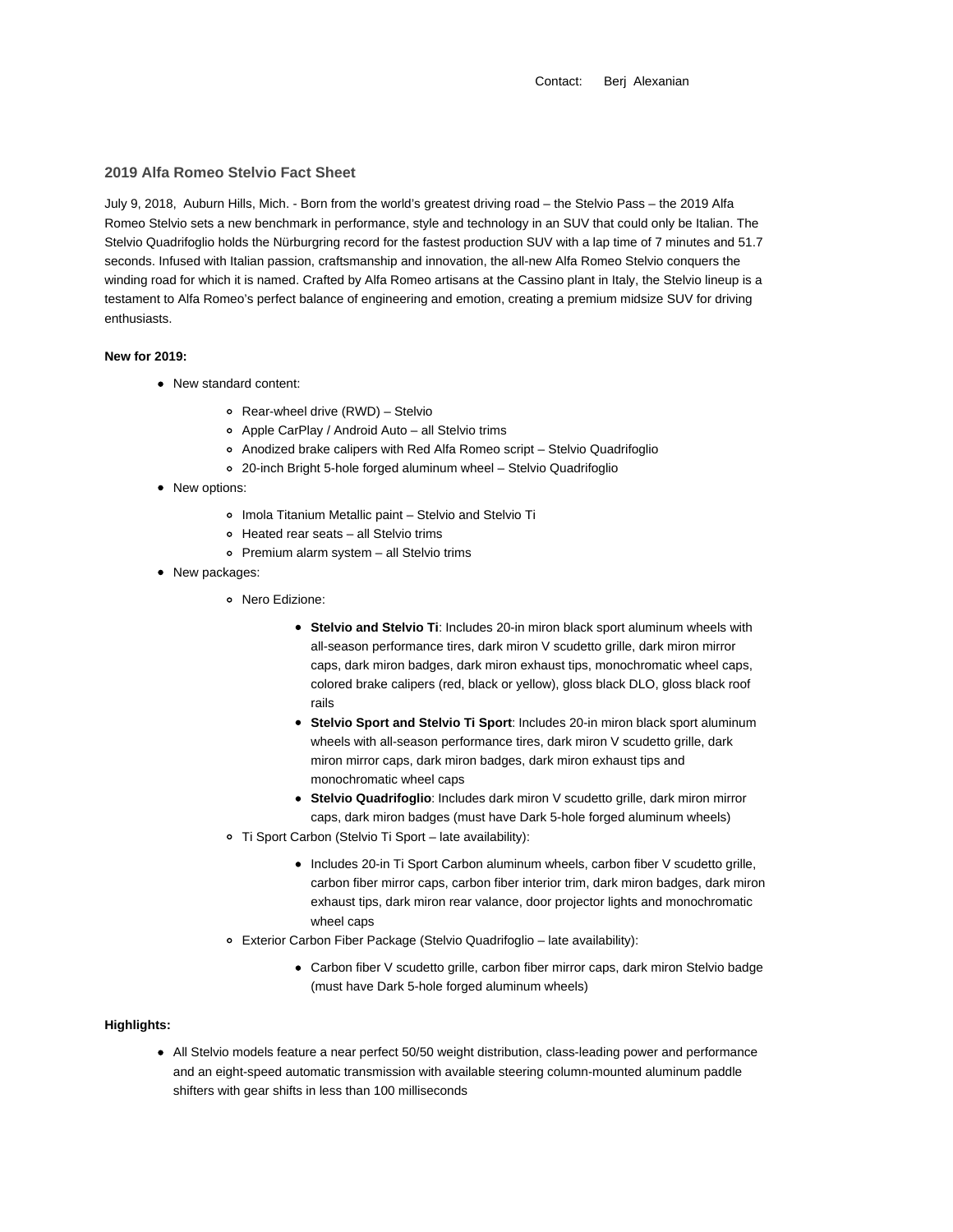- Stelvio comes very well-equipped with many standard premium features, including a direct-injection 280 hp turbocharged and intercooled 2.0L engine delivering 0-60 mph in 5.4 seconds, DNA drive mode selector, genuine leather interior, remote start with passive entry, bi-xenon headlamps, dual exhaust, class-exclusive carbon-fiber driveshaft, flat-bottom Formula One-inspired steering wheel, 7-inch TFT and much more
- Stelvio Quadrifoglio continues to highlight Alfa Romeo's performance expertise with best-in-class V-6 505 horsepower and segment-leading V-6 torque, powering it from 0-60 mph in 3.6 seconds with a top speed of 176 mph
- State-of-the-art technologies, including a torque vectoring differential, Alfa DNA Pro drive mode selector with RACE mode, the most direct steering available and all-aluminum column-mounted paddle shifters maximize the driving experience in the all-new Stelvio Quadrifoglio
- Paired for the first time with Alfa Romeo's most powerful production engine ever, the innovative Q4 allwheel-drive (AWD) system in the Stelvio Quadrifoglio takes premium midsize SUV performance to new heights
- Stelvio Quadrifoglio lapped Nürburgring in record 7 minutes 51.7 seconds, the fastest time ever posted by a production SUV making it the fastest production SUV in the world

## **Model Lineup**

For 2019, the Alfa Romeo Stelvio lineup consists of six models:

- **•** Stelvio
- Stelvio Sport
- Stelvio Ti
- Stelvio Ti Sport
- **•** Stelvio Ti Lusso
- Stelvio Quadrifoglio

#### **Available Exterior Colors:**

- Alfa White
- Rosso Alfa
- Silverstone Gray Metallic
- Stromboli Gray Metallic
- Vesuvio Gray Metallic
- Vulcano Black Metallic
- Misano Blue Metallic
- Montecarlo Blue Metallic
- Verde Visconti Metallic
- Basalto Brown Metallic
- Imola Titanium Metallic
- Rosso Competizione Tri-coat
- Trofeo White Tri-coat

#### **Available Interior Colors:**

- Black interior with Dark Gray accent stitching
- Black/Chocolate interior (two-tone)
- Black/Red interior (two-tone)
- Black/Ice interior (two-tone) with Dark Gray accent stitching
- Ice interior with Dark Gray accent stitching
- Crema interior (exclusive to Ti Lusso)
- Black interior with Red accent stitching (exclusive to Quadrifoglio)
- Black interior with Green and White accent stitching (exclusive to Quadrifoglio)
- Black/Red interior with Red accent stitching (exclusive to Quadrifoglio)
- Black/Ice interior with Green and White accent stitching

## **More Information**